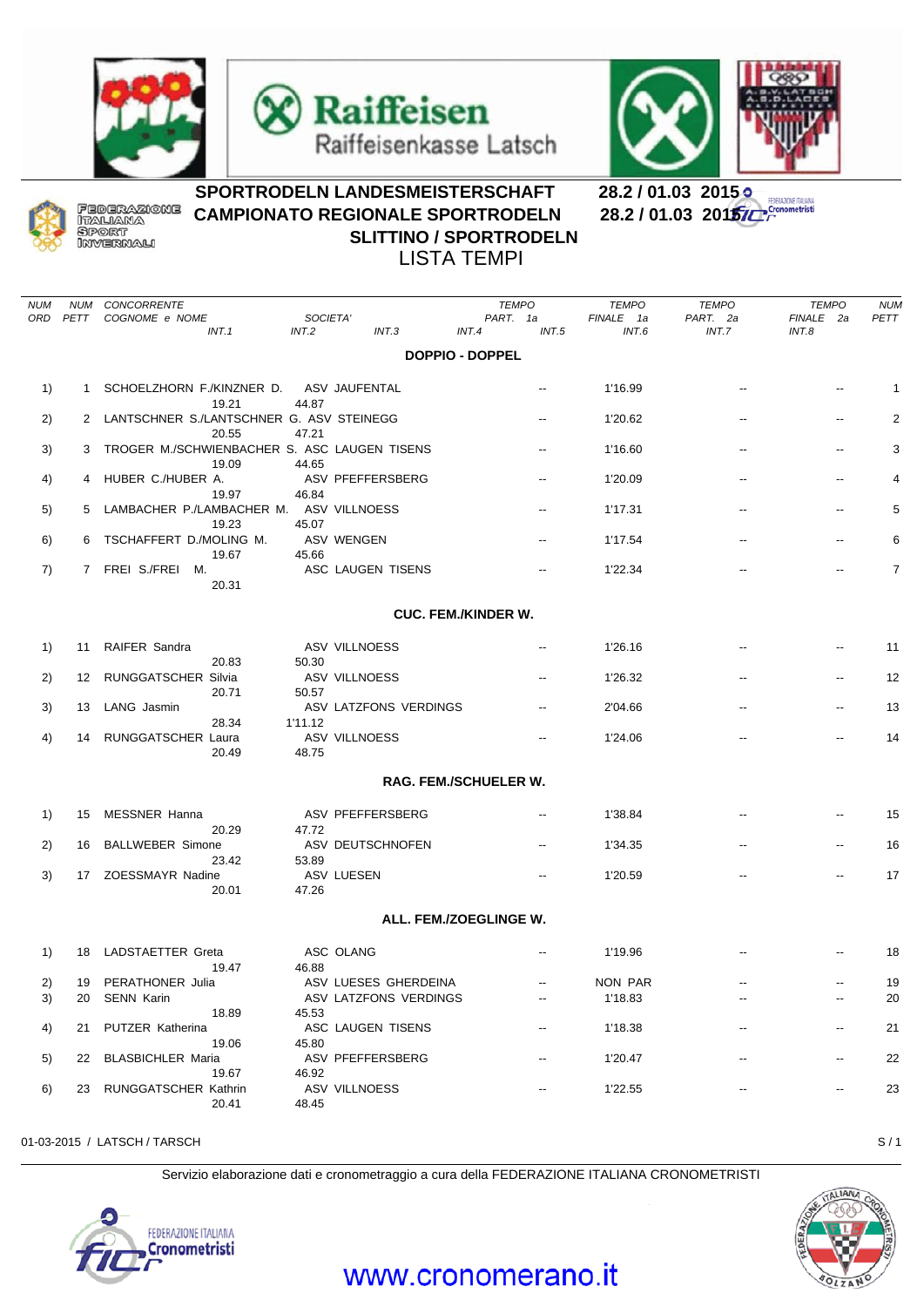| <b>NUM</b> | NUM      | CONCORRENTE                      |                                 | <b>TEMPO</b>                                         | <b>TEMPO</b>       | <b>TEMPO</b>         | <b>TEMPO</b>                                         | <b>NUM</b> |
|------------|----------|----------------------------------|---------------------------------|------------------------------------------------------|--------------------|----------------------|------------------------------------------------------|------------|
| ORD        | PETT     | COGNOME e NOME<br>INT.1          | SOCIETA'<br>INT.2<br>INT.3      | PART. 1a<br>INT.5<br>INT.4                           | FINALE 1a<br>INT.6 | PART. 2a<br>INT.7    | FINALE 2a<br>INT.8                                   | PETT       |
|            |          |                                  |                                 |                                                      |                    |                      |                                                      |            |
| 7)<br>8)   | 24<br>25 | MAIR Katja<br>RUBATSCHER Manuela | ASC LAUGEN TISENS<br>ASV WENGEN | $\overline{\phantom{a}}$<br>$\overline{\phantom{a}}$ | NON PAR<br>1'18.68 | --<br>$\overline{a}$ | $\overline{\phantom{a}}$<br>$\overline{\phantom{a}}$ | 24<br>25   |
|            |          | 19.11                            | 46.00                           |                                                      |                    |                      |                                                      |            |
| 9)         | 26       | RUNGGATSCHER Hannah              | ASV VILLNOESS                   | $\overline{\phantom{a}}$                             | 1'19.12            | $\overline{a}$       | $\overline{\phantom{a}}$                             | 26         |
|            |          | 19.74                            | 46.04                           |                                                      |                    |                      |                                                      |            |
| 10)        | 27       | SCHWIENBACHER Nina               | ASC LAUGEN TISENS               | $\overline{\phantom{a}}$                             | 1'25.41            | $\overline{a}$       | $\overline{\phantom{a}}$                             | 27         |
| 11)        | 28       | 21.30<br>PIRCHER Sandra          | 49.49<br>ASC LAUGEN TISENS      | $\overline{\phantom{a}}$                             | 1'22.81            | --                   | $\overline{\phantom{a}}$                             | 28         |
|            |          | 21.02                            | 48.61                           |                                                      |                    |                      |                                                      |            |
| 12)        | 29       | MAIR Alexandra                   | ASC OLANG                       | $\overline{\phantom{a}}$                             | <b>NON PAR</b>     | $\overline{a}$       | $\overline{\phantom{a}}$                             | 29         |
|            |          |                                  |                                 |                                                      |                    |                      |                                                      |            |
|            |          |                                  |                                 | ASP. FEM./ ANWAERTER W.                              |                    |                      |                                                      |            |
| 1)         |          | 30 NAGLER Luisa                  | <b>US LONGIARU</b>              | $\overline{\phantom{a}}$                             | NON PAR            |                      |                                                      | 30         |
| 2)         | 31       | <b>BERGMANN Lisa</b>             | ASV VILLNOESS                   | $\overline{a}$                                       | 1'17.15            |                      |                                                      | 31         |
|            |          | 19.11                            | 44.88                           |                                                      |                    |                      |                                                      |            |
|            |          |                                  |                                 |                                                      |                    |                      |                                                      |            |
|            |          |                                  |                                 | JUN. FEM./ JUNIOREN W.                               |                    |                      |                                                      |            |
| 1)         |          | 32 NAGLER Elena                  | <b>US LONGIARU'</b>             | $\overline{\phantom{a}}$                             | NON PAR            |                      | $\overline{\phantom{a}}$                             | 32         |
| 2)         | 33       | <b>HILPOLD Theresa</b>           | ASV PFEFFERSBERG                | $\overline{\phantom{a}}$                             | 1'15.73            |                      | $\overline{\phantom{a}}$                             | 33         |
|            |          | 18.24                            | 43.78                           |                                                      |                    |                      |                                                      |            |
| 3)         | 34       | PINGGERA Greta                   | ASC LAAS RAFFEISEN              | $\overline{\phantom{a}}$                             | NON PAR            |                      | $\overline{\phantom{a}}$                             | 34         |
|            |          |                                  |                                 | SEN. FEM./ ALLG. KLASSE SEN. W.                      |                    |                      |                                                      |            |
|            |          |                                  |                                 |                                                      |                    |                      |                                                      |            |
| 1)         | 35       | PFEIFER Katharina                | ASV DEUTSCHNOFEN                | $\overline{\phantom{a}}$                             | 1'17.33            |                      | $\overline{\phantom{a}}$                             | 35         |
|            |          | 19.13                            | 45.14                           |                                                      |                    |                      |                                                      |            |
| 2)         | 36       | <b>BRUNNER Shamira</b>           | ASV PFEFFERSBERG                | $\overline{\phantom{a}}$                             | 1'16.07            | --                   | $\overline{\phantom{a}}$                             | 36         |
|            |          | 19.04                            | 44.17                           |                                                      |                    |                      |                                                      |            |
| 3)         | 37       | <b>KASER Martina</b><br>17.79    | ASV LUESEN<br>43.05             | $\overline{\phantom{a}}$                             | 1'13.69            | $\overline{a}$       | $\overline{\phantom{a}}$                             | 37         |
|            |          |                                  |                                 |                                                      |                    |                      |                                                      |            |
|            |          |                                  |                                 | <b>CUC. MAS./KINDER M.</b>                           |                    |                      |                                                      |            |
|            |          |                                  |                                 |                                                      |                    |                      |                                                      |            |
| 1)         | 38       | LAGEDER Aaron                    | ASV LUESES GHERDEINA            | $\overline{\phantom{a}}$                             | NON PAR            |                      |                                                      | 38         |
| 2)         | 39       | PROFANTER Stefan<br>20.29        | ASV VILLNOESS<br>49.39          | $\overline{\phantom{a}}$                             | 1'26.11            | $\overline{a}$       | $\overline{\phantom{a}}$                             | 39         |
| 3)         | 40       | <b>HOFER Tobias</b>              | ASV VILLANDERS                  | $\overline{\phantom{a}}$                             | 1'28.86            | $\overline{a}$       | $\overline{\phantom{a}}$                             | 40         |
|            |          | 21.34                            | 50.83                           |                                                      |                    |                      |                                                      |            |
| 4)         | 41       | GAMPER Noah                      | ASV LATZFONS VERDINGS           | $\overline{\phantom{a}}$                             | 1'31.83            |                      |                                                      | 41         |
|            |          | 21.74                            | 52.22<br>ASV DEUTSCHNOFEN       |                                                      |                    |                      |                                                      |            |
| 5)         |          | 42 BRUNNER Josef<br>23.33        | 55.36                           |                                                      | 1'34.92            |                      |                                                      | 42         |
|            |          |                                  |                                 |                                                      |                    |                      |                                                      |            |
|            |          |                                  |                                 | <b>RAG. MAS./SCHUELER M.</b>                         |                    |                      |                                                      |            |
|            |          |                                  |                                 |                                                      |                    |                      |                                                      |            |
| 1)         |          | 43 ZELGER Nathan<br>19.90        | ASV DEUTSCHNOFEN<br>47.48       | ۰.                                                   | 1'21.54            |                      |                                                      | 43         |
| 2)         | 44       | NIEDERKOFLER Michael             | ASV LATZFONS VERDINGS           | $\overline{\phantom{a}}$                             | 1'33.61            |                      | $\overline{\phantom{a}}$                             | 44         |
|            |          | 22.56                            | 55.15                           |                                                      |                    |                      |                                                      |            |
| 3)         | 45       | DORFMANN Martin                  | ASV FELDTHURNS                  |                                                      | 1'22.53            |                      | $\overline{\phantom{a}}$                             | 45         |
|            |          | 20.19                            | 47.73                           |                                                      |                    |                      |                                                      |            |
| 4)         | 46       | REIFER Fabian<br>20.14           | ASV PFEFFERSBERG<br>47.72       |                                                      | 1'22.31            |                      |                                                      | 46         |
| 5)         | 47       | <b>MOLLING Maximilian</b>        | ASV LUESEN                      | --                                                   | 1'18.90            |                      | --                                                   | 47         |
|            |          | 18.73                            | 45.29                           |                                                      |                    |                      |                                                      |            |
| 6)         |          | 48 MUNARETTO David               | ASV DEUTSCHNOFEN                | $\overline{\phantom{a}}$                             | NON PAR            | $-$                  | $\overline{\phantom{a}}$                             | 48         |
| 7)         | 49       | <b>EGGER Nicolas</b>             | ASC LAUGEN TISENS               |                                                      | NON PAR            |                      | $\overline{\phantom{a}}$                             | 49         |
| 8)         | 50       | LANG Manuel<br>19.38             | ASV LATZFONS VERDINGS<br>46.37  | $\overline{\phantom{a}}$                             | 1'19.93            |                      | $\overline{\phantom{a}}$                             | 50         |
| 9)         | 51       | REIFER Gabriel                   | ASV PFEFFERSBERG                | $\overline{\phantom{a}}$                             | NON PAR            | $\overline{a}$       | $\overline{\phantom{a}}$                             | 51         |
|            |          |                                  |                                 |                                                      |                    |                      |                                                      |            |
|            |          |                                  |                                 | ALL. MAS./ZOEGLINGE M.                               |                    |                      |                                                      |            |
|            |          |                                  |                                 | $\overline{\phantom{a}}$                             | 1'17.48            |                      |                                                      |            |
| 1)         |          | 52 GRUBER Philipp<br>18.84       | ASV VILLANDERS<br>44.92         |                                                      |                    |                      |                                                      | 52         |
| 2)         | 53       | <b>MUELLER Tobias</b>            | ARC ST. WALBURG                 | $\overline{\phantom{a}}$                             | 1'17.64            |                      |                                                      | 53         |
|            |          | 18.90                            | 45.12                           |                                                      |                    |                      |                                                      |            |
| 3)         |          | 54 NOVELLI Alan                  | ASC OLANG                       |                                                      | NON PAR            |                      |                                                      | 54         |
| 4)         |          | 55 EGGER Roman Thomas            | ASC LAUGEN TISENS               | $\overline{\phantom{a}}$                             | NON PAR            |                      | $\overline{a}$                                       | 55         |
| 5)         |          | 56 RAIFER Philipp<br>20.70       | ASV VILLNOESS<br>47.84          | $\overline{\phantom{a}}$                             | 1'22.63            |                      |                                                      | 56         |
|            |          |                                  |                                 |                                                      |                    |                      |                                                      |            |
|            |          | 01-03-2015 / LATSCH / TARSCH     |                                 |                                                      |                    |                      |                                                      | S/2        |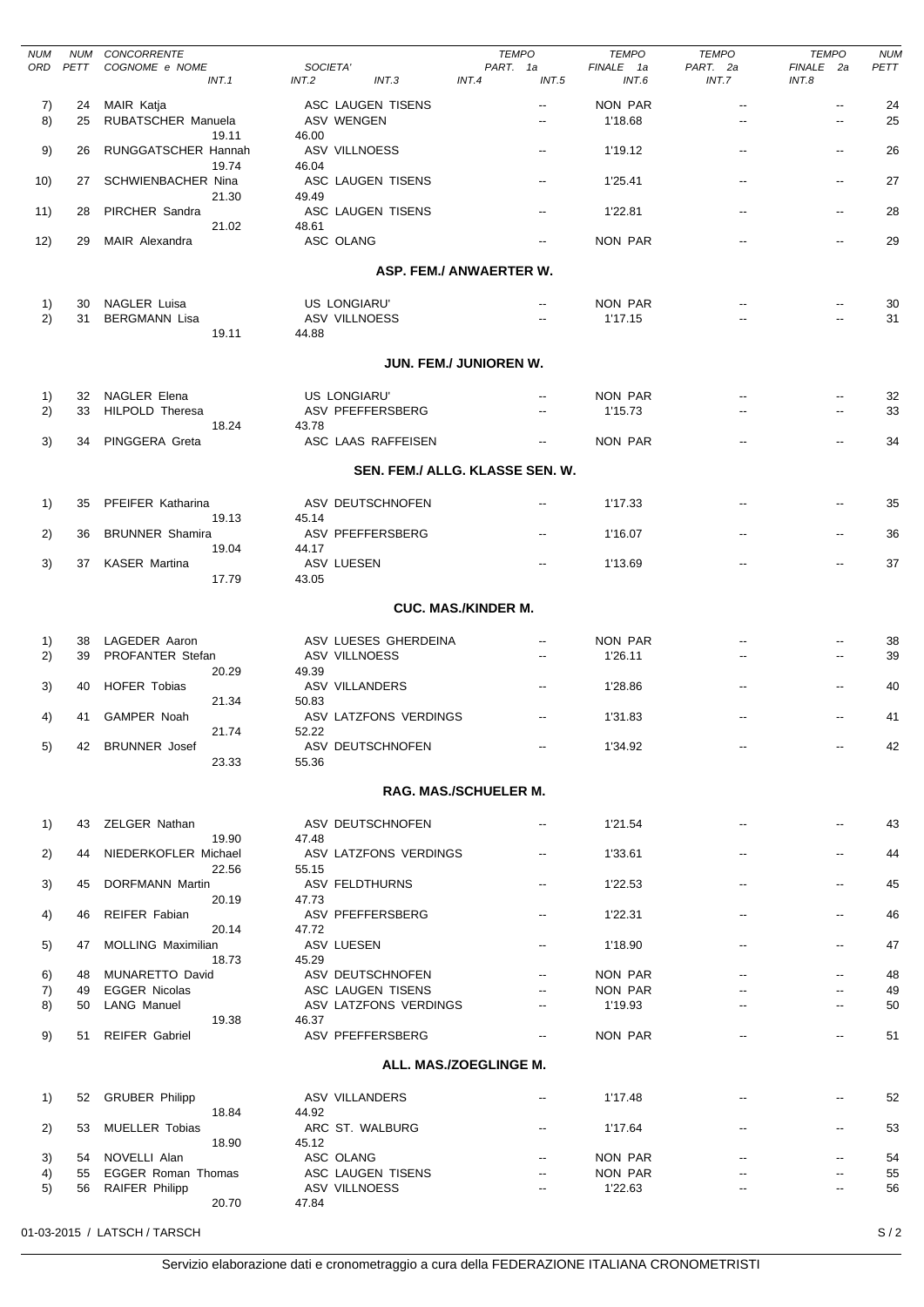| <b>NUM</b> | NUM  | CONCORRENTE                          |       |                                 | <b>TEMPO</b>            |                          | <b>TEMPO</b>       | <b>TEMPO</b>      | <b>TEMPO</b>             | <b>NUM</b> |
|------------|------|--------------------------------------|-------|---------------------------------|-------------------------|--------------------------|--------------------|-------------------|--------------------------|------------|
| ORD        | PETT | COGNOME e NOME<br>INT.1              | INT.2 | SOCIETA'<br>INT.3               | PART. 1a<br>INT.4       | INT.5                    | FINALE 1a<br>INT.6 | PART. 2a<br>INT.7 | FINALE 2a<br>INT.8       | PETT       |
| 6)         | 57   | <b>HOFER Valentin</b>                |       | ASV VILLANDERS                  |                         | $\overline{\phantom{a}}$ | 1'16.66            | ٠.                | н.                       | 57         |
| 7)         | 58   | 18.62<br>REICHEGGER Jonas            | 44.37 | <b>SSV MUHLWALD</b>             |                         | --                       | NON PAR            |                   | $\overline{\phantom{a}}$ | 58         |
| 8)         | 59   | STOCKNER Michael                     |       | ASV PFEFFERSBERG                |                         | $\overline{\phantom{a}}$ | 1'21.97            |                   | $\overline{a}$           | 59         |
| 9)         | 60   | 19.38<br><b>KOFLER Lukas</b>         | 46.87 | ASV VILLNOESS                   |                         | $\overline{\phantom{a}}$ | 1'23.23            |                   | $\overline{\phantom{a}}$ | 60         |
|            |      | 19.80                                | 47.50 |                                 |                         |                          |                    |                   |                          |            |
| 10)        | 61   | STOCKNER Julian<br>19.82             | 47.54 | ASV PFEFFERSBERG                |                         | $\overline{\phantom{a}}$ | 1'21.42            | ٠.                | $\overline{\phantom{a}}$ | 61         |
| 11)        | 62   | PROFANTER Thomas                     |       | ASV VILLNOESS                   |                         | $\overline{\phantom{a}}$ | 1'24.51            | $-$               | $\overline{\phantom{a}}$ | 62         |
| 12)        | 63   | 20.51<br><b>ZELGER Niclas</b>        | 47.90 | ASV DEUTSCHNOFEN                |                         | $\overline{\phantom{a}}$ | 1'19.82            | --                | $\overline{\phantom{a}}$ | 63         |
|            |      | 19.14                                | 46.29 |                                 |                         |                          |                    |                   |                          |            |
| 13)        | 64   | LAMBACHER Peter<br>18.52             | 43.85 | ASV VILLNOESS                   |                         | $\overline{\phantom{a}}$ | 1'15.30            |                   | $\overline{\phantom{a}}$ | 64         |
| 14)        | 65   | PIRCHER Martin                       |       | ASC LAUGEN TISENS               |                         | $\overline{\phantom{a}}$ | 1'19.44            | $-$               | $\overline{\phantom{a}}$ | 65         |
| 15)        | 66   | 18.97<br><b>KIRCHLER Moritz</b>      | 45.68 | ASC OLANG                       |                         | $\overline{\phantom{a}}$ | 1'20.52            |                   | $\overline{\phantom{a}}$ | 66         |
|            |      | 19.66                                | 46.38 |                                 |                         |                          |                    |                   |                          |            |
| 16)        | 67   | GATTA Damian<br>18.91                | 45.23 | ASC OLANG                       |                         | $\overline{\phantom{a}}$ | 1'18.35            |                   | $\overline{\phantom{a}}$ | 67         |
| 17)        | 68   | ZELGER David                         |       | ASV DEUTSCHNOFEN                |                         | $\overline{\phantom{a}}$ | 1'18.09            |                   | $\overline{\phantom{a}}$ | 68         |
| 18)        | 69   | 18.91<br>GASSER Arian                | 45.07 | ASV LATZFONS VERDINGS           |                         | $\overline{\phantom{a}}$ | 1'14.11            |                   | $\overline{\phantom{a}}$ | 69         |
|            |      | 18.08                                | 43.31 |                                 |                         |                          |                    |                   |                          |            |
|            |      |                                      |       |                                 | ASP. MAS./ ANWAERTER M. |                          |                    |                   |                          |            |
|            |      |                                      |       |                                 |                         |                          |                    |                   |                          |            |
| 1)         | 70   | SCHWARZ Julian<br>18.48              | 44.38 | ASC LAUGEN TISENS               |                         | $\overline{\phantom{a}}$ | 1'16.25            |                   |                          | 70         |
| 2)         | 71   | <b>TORGGLER Martin</b>               |       | ASV LATZFONS VERDINGS           |                         | $\overline{\phantom{a}}$ | 1'14.71            |                   | $\overline{\phantom{a}}$ | 71         |
| 3)         | 72   | 18.35<br><b>GRAEBER Maximillian</b>  | 43.91 | ASV ST LORENZEN                 |                         | $\overline{\phantom{a}}$ | 1'14.63            |                   | $\overline{\phantom{a}}$ | 72         |
|            |      | 18.44                                | 43.51 |                                 |                         |                          |                    |                   |                          |            |
| 4)         | 73   | <b>SCHWIENBACHER Simon</b><br>18.33  | 43.28 | ASC LAUGEN TISENS               |                         | $\overline{\phantom{a}}$ | 1'14.51            | ٠.                | $\overline{\phantom{a}}$ | 73         |
| 5)         | 74   | PLONER Alex<br>19.13                 | 45.49 | ASV WENGEN                      |                         | $\overline{\phantom{a}}$ | 1'17.37            | $-$               | $\overline{\phantom{a}}$ | 74         |
| 6)         | 75   | <b>SENN Stefan</b>                   |       | ASV LATZFONS VERDINGS           |                         | $\overline{\phantom{a}}$ | 1'15.51            | --                | $\overline{\phantom{a}}$ | 75         |
| 7)         | 76   | 18.24<br><b>WEIS Dominik</b>         | 43.75 | ASC LAUGEN TISENS               |                         | $\overline{\phantom{a}}$ | 1'21.28            |                   | $\overline{\phantom{a}}$ | 76         |
|            |      | 19.64                                | 47.71 |                                 |                         |                          |                    |                   |                          |            |
| 8)         | 77   | <b>PROFANTER Peter</b><br>19.88      | 46.95 | <b>ASV VILLNOESS</b>            |                         | --                       | 1'21.34            |                   | --                       | 77         |
| 9)         | 78   | <b>GRUBER Christof</b>               |       | ASV VILLANDERS                  |                         | $\overline{\phantom{a}}$ | 1'14.24            |                   | $\overline{\phantom{a}}$ | 78         |
| 10)        | 79   | 18.09<br><b>FREI Mathias</b>         | 43.02 | ASC LAUGEN TISENS               |                         | $\overline{\phantom{a}}$ | 1'16.99            |                   | $\overline{\phantom{a}}$ | 79         |
|            |      | 19.40                                | 44.75 |                                 |                         |                          |                    |                   |                          |            |
| 11)        | 80   | PICHLER Simon<br>17.90               | 42.47 | ASV LATZFONS VERDINGS           |                         | $\overline{\phantom{a}}$ | 1'13.40            |                   | $\overline{\phantom{a}}$ | 80         |
| 12)        | 81   | <b>GRUBER Klaus</b>                  |       | ASV VILLANDERS                  |                         | $\overline{\phantom{a}}$ | 1'14.76            | $-$               | $\overline{\phantom{a}}$ | 81         |
| 13)        | 82   | 18.09<br>MAIR Tobias                 | 43.38 | ASC LAUGEN TISENS               |                         | $\overline{\phantom{a}}$ | 1'17.78            |                   | $\overline{\phantom{a}}$ | 82         |
|            |      | 19.31                                | 45.27 |                                 |                         |                          |                    |                   |                          |            |
| 14)        | 83   | PUNER Christian<br>18.69             | 43.61 | ASV VILLNOESS                   |                         |                          | 1'15.15            |                   | $\overline{\phantom{a}}$ | 83         |
| 15)        | 84   | <b>MONTHALER Tobias</b>              |       | ASC OLANG                       |                         | --                       | 1'21.51            |                   | $\overline{\phantom{a}}$ | 84         |
| 16)        | 85   | 19.86<br><b>TORGGLER Christian</b>   | 47.91 | ASV LATZFONS VERDINGS           |                         | --                       | 1'13.71            |                   | --                       | 85         |
| 17)        | 86   | 17.89<br>MOLING Manuel               | 43.42 | ASV WENGEN                      |                         | $\overline{\phantom{a}}$ | 1'16.38            |                   |                          | 86         |
|            |      | 18.71                                | 44.18 |                                 |                         |                          |                    |                   |                          |            |
|            |      |                                      |       | <b>MASTER B1 - MAS./ MAENN.</b> |                         |                          |                    |                   |                          |            |
|            |      |                                      |       |                                 |                         |                          |                    |                   |                          |            |
| 1)         | 87   | <b>REICHEGGER Alfred</b><br>19.36    | 45.22 | <b>SSV MUHLWALD</b>             |                         | $\overline{\phantom{a}}$ | 1'18.57            |                   |                          | 87         |
| 2)         | 88   | PFEIFER Ulrich                       |       | ASV DEUTSCHNOFEN                |                         | $\overline{\phantom{a}}$ | 1'24.61            |                   | $\overline{\phantom{a}}$ | 88         |
| 3)         | 89   | 22.16<br>MITTERRUTZNER Michael       | 50.19 | ASV LATZFONS VERDINGS           |                         | $\overline{\phantom{a}}$ | 1'15.90            |                   | $\overline{\phantom{a}}$ | 89         |
|            |      | 18.78                                | 44.25 | <b>SSV MUHLWALD</b>             |                         | $\overline{\phantom{a}}$ |                    |                   | $\overline{\phantom{a}}$ |            |
| 4)         | 90   | <b>UNTERHOFER Silvester</b><br>18.77 | 44.49 |                                 |                         |                          | 1'16.68            |                   |                          | 90         |
|            |      |                                      |       |                                 |                         |                          |                    |                   |                          |            |

01-03-2015 / LATSCH / TARSCH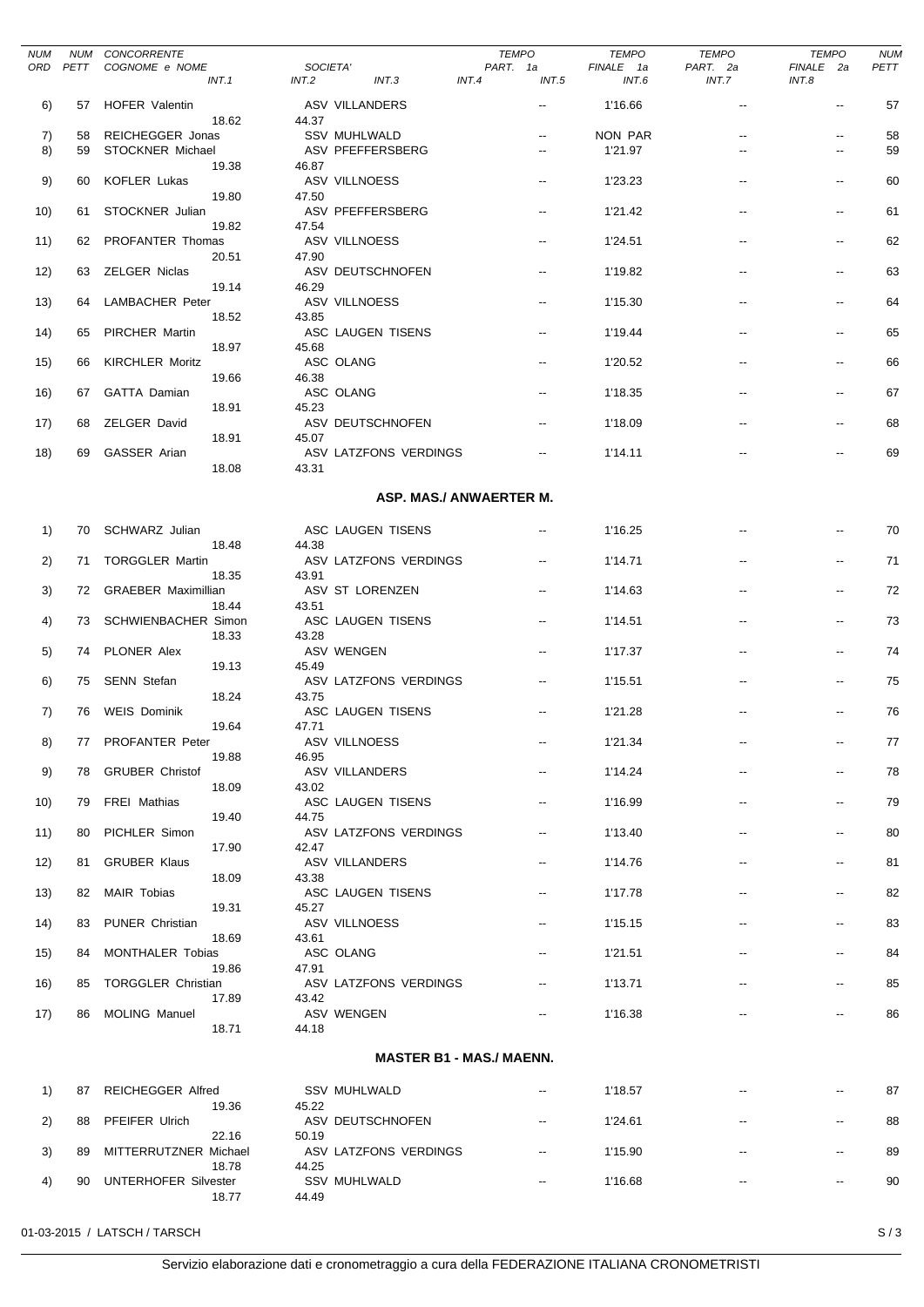| <b>NUM</b><br>ORD | NUM<br>PETT | CONCORRENTE<br>COGNOME e NOME<br>INT.1  | SOCIETA'<br>INT.3<br>INT.2     | <b>TEMPO</b><br>PART. 1a<br>INT.4<br>INT.5 | <b>TEMPO</b><br>FINALE 1a<br>INT.6 | <b>TEMPO</b><br>PART. 2a<br>INT.7 | <b>TEMPO</b><br>FINALE 2a<br>INT.8 | <b>NUM</b><br>PETT |
|-------------------|-------------|-----------------------------------------|--------------------------------|--------------------------------------------|------------------------------------|-----------------------------------|------------------------------------|--------------------|
| 5)                | 91          | <b>TORGGLER Anton</b>                   | ASV LATZFONS VERDINGS          | --                                         | 1'14.36                            | $\overline{a}$                    | --                                 | 91                 |
| 6)                | 131         | 18.21<br><b>SCHIEFER Josef</b><br>19.64 | 43.19<br>RV PASSEIER<br>47.58  | $\overline{\phantom{a}}$                   | 1'22.06                            |                                   |                                    | 131                |
|                   |             |                                         |                                | <b>MASTER B - MAS./ MAENN.</b>             |                                    |                                   |                                    |                    |
| 1)                | 92          | RABENSTEINER Franz<br>19.83             | <b>ASV VILLANDERS</b><br>48.00 | $\overline{\phantom{a}}$                   | 1'21.15                            |                                   |                                    | 92                 |
| 2)                | 93          | <b>MALLEIER Reinhard</b>                | ASV VOLLAN-RAIKA               | $\overline{\phantom{a}}$                   | NON PAR                            |                                   | --                                 | 93                 |
| 3)                | 94          | <b>GRAEBER Manfred</b><br>17.75         | ASV ST LORENZEN<br>42.25       | $\overline{\phantom{a}}$                   | 1'12.31                            |                                   | --                                 | 94                 |
| 4)                | 95          | ZELGER Anton<br>18.43                   | ASV DEUTSCHNOFEN<br>44.30      | $\overline{\phantom{a}}$                   | 1'16.28                            |                                   | --                                 | 95                 |
| 5)                | 96          | STAFFLER Hubert                         | ARC ST. WALBURG                | $\overline{\phantom{a}}$                   | 1'18.38                            |                                   | --                                 | 96                 |
| 6)                | 97          | 19.27<br><b>MIRIBUNG Carlo</b>          | 45.17<br><b>ASV WENGEN</b>     | $\overline{\phantom{a}}$                   | 1'15.18                            |                                   |                                    | 97                 |
|                   |             | 18.36                                   | 44.05                          | <b>MASTER A - MAS./ MAENN.</b>             |                                    |                                   |                                    |                    |
|                   |             |                                         |                                |                                            |                                    |                                   |                                    |                    |
| 1)                | 98          | <b>KNOLLSEISEN Kurt</b><br>18.33        | ASV WENGEN<br>43.58            | $- -$                                      | 1'14.41                            |                                   |                                    | 98                 |
| 2)                | 99          | <b>LANTSCHNER Gerhard</b><br>17.99      | ASV STEINEGG<br>43.15          | $- -$                                      | 1'14.24                            |                                   | --                                 | 99                 |
| 3)                | 100         | <b>KINZNER Ulrich</b>                   | ASV JAUFENTAL                  | $\overline{\phantom{a}}$                   | 1'14.82                            |                                   | --                                 | 100                |
| 4)                | 101         | 18.75<br><b>GAMPER Helmut</b>           | 44.21<br>ASV LATZFONS VERDINGS | $\overline{\phantom{a}}$                   | 1'15.23                            |                                   | --                                 | 101                |
| 5)                | 102         | 17.99<br><b>REIFER Rupert</b>           | 43.43<br>ASV PFEFFERSBERG      | $\overline{\phantom{a}}$                   | 1'15.29                            |                                   | $\overline{\phantom{a}}$           | 102                |
| 6)                | 103         | 18.38<br><b>BRAUNHOFER Thomas</b>       | 43.56<br>ASC LAUGEN TISENS     | $\overline{\phantom{a}}$                   | 1'13.61                            |                                   | --                                 | 103                |
| 7)                | 104         | 17.85<br><b>LANTSCHNER Siegfried</b>    | 43.20<br><b>ASV STEINEGG</b>   | $\overline{\phantom{a}}$                   | 1'18.84                            |                                   | --                                 | 104                |
| 8)                | 105         | 19.80<br>PIRCHER Meinhard               | 46.58<br>ASC LAUGEN TISENS     | $\overline{\phantom{a}}$                   | 1'12.30                            |                                   | $\overline{\phantom{a}}$           | 105                |
| 9)                | 106         | 17.49<br><b>HOFER Florian</b>           | 41.96<br><b>ASV FELDTHURNS</b> | $\overline{\phantom{a}}$                   | 1'17.54                            |                                   |                                    | 106                |
| 10)               | 107         | 18.71<br>STOCKNER Helmuth               | 43.76<br>ASV PFEFFERSBERG      | $\overline{a}$                             | 1'12.24                            |                                   |                                    | 107                |
|                   |             | 17.86                                   | 42.00                          | <b>JUN. MAS./ JUNIOREN M.</b>              |                                    |                                   |                                    |                    |
|                   |             |                                         |                                |                                            |                                    |                                   |                                    |                    |
| 1)                | 108         | SORA' Meicol<br>18.23                   | US LONGIARU'<br>43.82          | $\overline{\phantom{a}}$                   | 1'15.45                            |                                   |                                    | 108                |
| 2)                | 109         | HILPOLD Lorenz<br>18.56                 | ASV PFEFFERSBERG<br>43.78      | $\overline{\phantom{a}}$                   | 1'16.54                            | --                                | $\overline{\phantom{a}}$           | 109                |
| 3)                | 110         | KASER Roman                             | ASV LUESEN                     | $\overline{\phantom{a}}$                   | 1'11.52                            | $\overline{a}$                    | $\overline{\phantom{a}}$           | 110                |
| 4)                | 111         | 17.09<br>FREI Sebastian                 | 41.85<br>ASC LAUGEN TISENS     | $\overline{\phantom{a}}$                   | 1'15.20                            |                                   | $\overline{\phantom{a}}$           | 111                |
| 5)                | 112         | 18.08<br><b>LAMBACHER Matthias</b>      | 43.48<br>ASV VILLNOESS         | $\overline{\phantom{a}}$                   | 1'12.13                            | --                                | $\overline{\phantom{a}}$           | 112                |
| 6)                | 113         | 17.40<br><b>GATTA David</b>             | 42.48<br>ASC OLANG             | $\overline{\phantom{a}}$                   | <b>NON PAR</b>                     | $\overline{\phantom{a}}$          | --                                 | 113                |
| 7)                | 114         | JUD Rupert                              | ASC OLANG                      |                                            | NON PAR                            |                                   | $\overline{\phantom{a}}$           | 114                |
| 8)                | 115         | <b>MESSNER Gabriel</b><br>18.60         | ASV PFEFFERSBERG<br>43.97      | $\overline{\phantom{a}}$                   | 1'16.33                            |                                   | --                                 | 115                |
| 9)                | 116         | PREINDL Peter<br>17.97                  | ASC OLANG<br>43.04             | $- -$                                      | 1'14.52                            | --                                | $\overline{\phantom{a}}$           | 116                |
| 10)               | 117         | PREINDL Maximilian                      | ASC OLANG                      |                                            | NON PAR                            | $\overline{\phantom{a}}$          | $\overline{\phantom{a}}$           | 117                |
| 11)               | 118         | RABENSTEINER Florian                    | <b>ASV VILLANDERS</b>          |                                            | NON PAR                            |                                   |                                    | 118                |
|                   |             |                                         |                                | SEN. MAS./ ALLG. KLASSE SEN. M.            |                                    |                                   |                                    |                    |
| 1)                | 119         | <b>KINZNER Dominik</b><br>17.26         | ASV JAUFENTAL<br>41.10         | $\overline{\phantom{a}}$                   | 1'10.54                            |                                   | --                                 | 119                |
| 2)                | 120         | <b>HUBER Christian</b><br>18.17         | ASV PFEFFERSBERG<br>42.63      | $\overline{\phantom{a}}$                   | 1'13.31                            |                                   | $\overline{\phantom{a}}$           | 120                |
| 3)                | 121         | <b>HUBER Alexander</b><br>17.95         | ASV PFEFFERSBERG<br>43.08      | $-$                                        | 1'13.92                            |                                   | $\overline{\phantom{a}}$           | 121                |
| 4)                | 122         | <b>LAMBACHER Patrick</b><br>17.85       | ASV VILLNOESS<br>43.00         | --                                         | 1'13.25                            |                                   | $\overline{\phantom{a}}$           | 122                |
|                   |             |                                         |                                |                                            |                                    |                                   |                                    |                    |

01-03-2015 / LATSCH / TARSCH